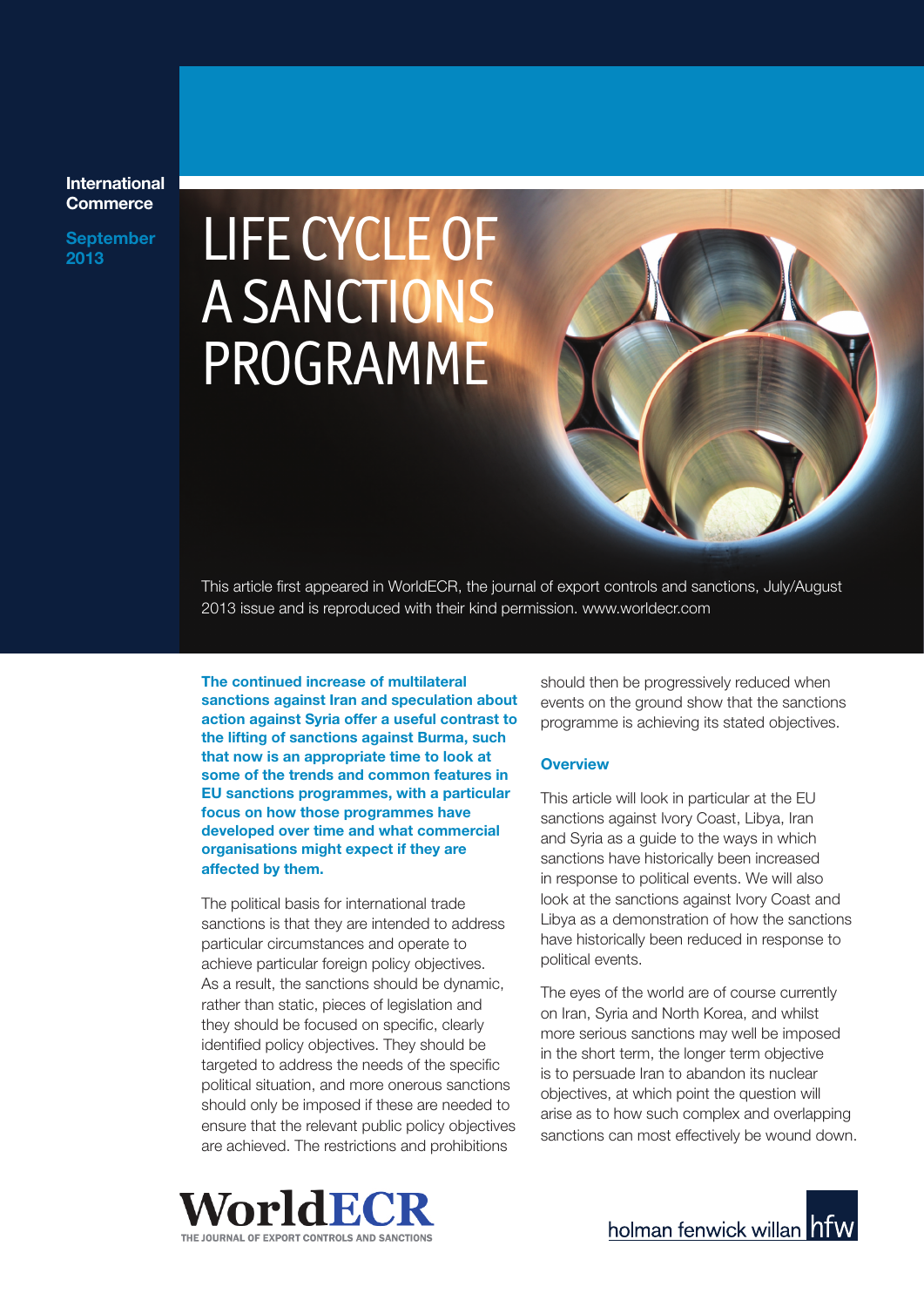In the most extreme cases, such as Iran and Syria, the asset freeze and restrictions on imports and exports are also supported by a host of ancillary restrictions which are intended to further increase the pressure on the targeted regime by restricting all commercial trade with the sanctioned country.

#### **EU Sanctions: Common Features**

We will focus on "trade" sanctions i.e. those which prohibit or otherwise restrict some or all trade between the sanctioned regime and commercial organisations elsewhere.

At their heart, the EU trade sanctions programmes impose an asset freeze, by which the funds and economic resources of named individuals and entities are frozen and, in addition, the provision of funds or economic resources directly or indirectly to or for the benefit of the named individuals and entities is prohibited. As such, the EU sanctions are "targeted", in that the restrictions are directed at the individuals and entities which are said to be engaged in or supporting the activities which the sanctions are intended to curtail.

In most instances the asset freeze is accompanied by various restrictions on the import and export of particular goods to and from the sanctioned country. In some instances the prohibited goods are limited to military and quasi-military equipment, such as dual-use goods and/or equipment for internal repression. However, in other cases the prohibitions on imports and exports extend to purely "commercial" goods, in circumstances where it

has been determined that the trade in those goods is either funding the activities of the targeted regime, or is in some other way critical to the achievement of that regime's objectives.

In the most extreme cases, such as Iran and Syria, the asset freeze and restrictions on imports and exports are also supported by a host of ancillary restrictions which are intended to further increase the pressure on the targeted regime by restricting all commercial trade with the sanctioned country (e.g. by prohibiting some banking transactions and limiting the availability of insurance).

### **EU Sanctions against Ivory Coast**

In the case of Ivory Coast, a package of measures was adopted in January 2011 by the EU, following the refusal by the ex-President, Mr Laurent Gbagbo, to accept the result of a presidential election. The January 2011 restrictions were limited to an asset freeze which named 85 individuals and 11 entities. However, because the entities included the authorities which operated the Ivory Coast's two main ports (San Pedro and Abidjan), the sanctions had a significant effect on trade

between the EU and the Ivory Coast, particularly exports of cocoa and coffee beans from the Ivory Coast, thereby reducing cash flows to the Ivory Coast and, it was believed, Mr Gbagbo and those supporting him.

At the end of January 2011 a further 6 individuals and two entities were added to the asset freeze, to increase the pressure on Mr Gbagbo.

By April 2011, when the measures were beginning to have an effect, four entities (including the ports of Abidjan and San Pedro) were removed from the asset freeze and there were further removals in April, June and September 2011, with the result that there are currently only 15 individuals (and no entities) who are subject to the asset freeze. As such, the total "life" of the programme, save as it applied to these 15 individuals, was only nine months.

#### **EU Sanctions against Libya**

A similar model was followed in the case of the EU sanctions against Libya. Sanctions were first imposed in March 2011 (by Regulation 204/2011) and comprised both an asset freeze, and also restrictions on the supply of military and quasimilitary equipment to Libya. The initial asset freeze applied to 26 individuals.

A week or so later, on 10 March, an additional individual and 5 entities were added to the asset freeze. Three weeks after that 11 more individuals and 9 entities were added to the list. A few days later restrictions on the ability of aircraft registered in Libya or owned or operated by Libyan nationals or entities to fly over the EU were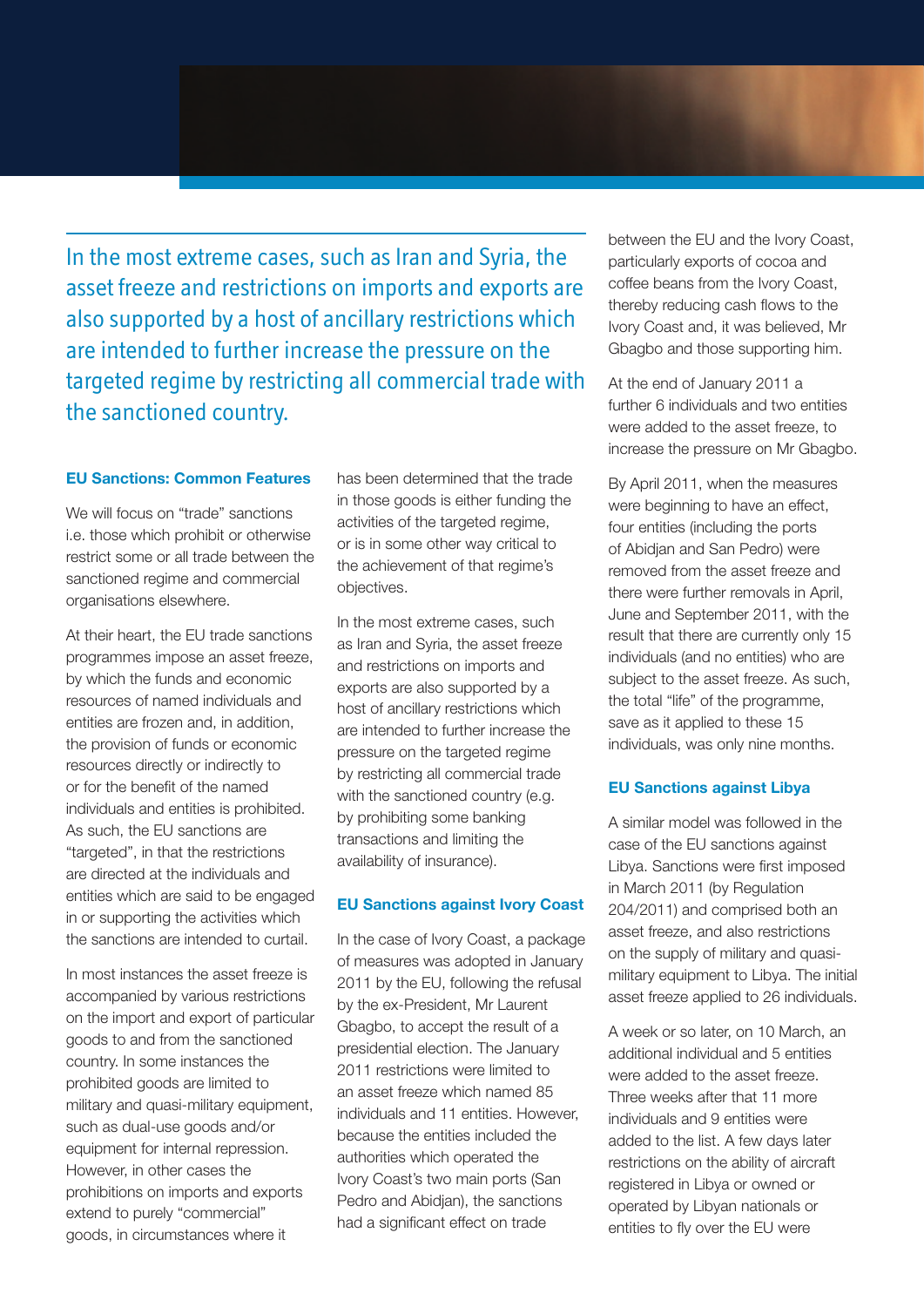

imposed. There were further additions to the asset freeze list in April, May, June and August 2011. At its height, the asset freeze applied to 39 individuals and 55 entities. These included six port authorities and numerous state oil companies, the intention being to deprive the Gaddafi regime of funding to fight the insurgency.

By September 2011, only six months after the first sanctions were imposed, the situation on the ground was changing, and various stateowned or connected enterprises were moving from the control of the old regime to the new regime. As a result, 28 entities were removed from the asset freeze list and there were further removals throughout September with the result that, at present, 38 individuals and 21 entities are subject to the asset freeze.

### **Commentary**

In the case of both Ivory Coast and Libya, the initial asset freeze was targeted at those individuals most closely connected with the regime, and was expanded relatively rapidly to encompass a host of individuals and entities with links to that regime.

Because the policy objectives were clear, and the sanctions were targeted, the sanctions could be

wound down relatively quickly. The secondary targets of the sanctions (i.e. those individuals and entities which were associated with, or were said to be supporting the individuals who were at the heart of the sanctions programmes, such as President Gaddafi and his Ministers) were the first ones to be removed from the list, as they either distanced themselves from the targeted regime, in the case of individuals, or moved from the control of the old regime to the new regime, in the case of entities. That allowed at least some trade with the sanctioned country to resume, whilst necessary restrictions remained in place against the key individuals and entities.

This timeline (with sanctions imposed, extended, then substantially reduced within a total period of less than one year) shows the importance of effective screening of counterparties, so that trade with prohibited parties is stopped as soon as they are added to the sanctions list, but opportunities are not missed when they are subsequently removed. It also shows the effectiveness of targeted sanctions which identify the correct targets (i.e. entities closely connected with the relevant regime), as opposed to blanket embargoes on trade.

However, any review of the Libya and Ivory Coast programmes in isolation offers a somewhat simplistic view of the EU sanctions programmes, in that in each case the measures imposed were essentially limited to an asset freeze imposed by the EU, and as such, were imposed and then substantially relaxed in relatively short order.

The position in respect of the multiple over-lapping sanctions imposed by the EU, US and others against Iran and Syria shows, firstly, how much more complicated the sanctions programmes can be, and also, secondly, how much more difficult it will be to unravel those programmes when they are considered to have achieved their objectives.

### **EU Sanctions against Syria**

EU sanctions against Syria were first imposed in May 2011. As with the measures against Ivory Coast and Libya, the sanctions initially comprised an asset freeze, in this case directed against 13 individuals, all closely connected to the Assad regime, supported by a prohibition on the supply of military and quasimilitary equipment to Syria. The asset freeze was expanded in May, June and August, with the result that by 24 August 2011 (less than six months after sanctions were first imposed), a total of 50 individuals and 9 entities were subject to the EU asset freeze.

The landscape was changed in September 2011 as the EU imposed restrictive measures which went beyond a mere asset freeze. While the bulk of the additional measures

In the case of both Ivory Coast and Libya, the initial asset freeze was targeted at those individuals most closely connected with the regime, and was expanded relatively rapidly to encompass a host of individuals and entities with links to that regime.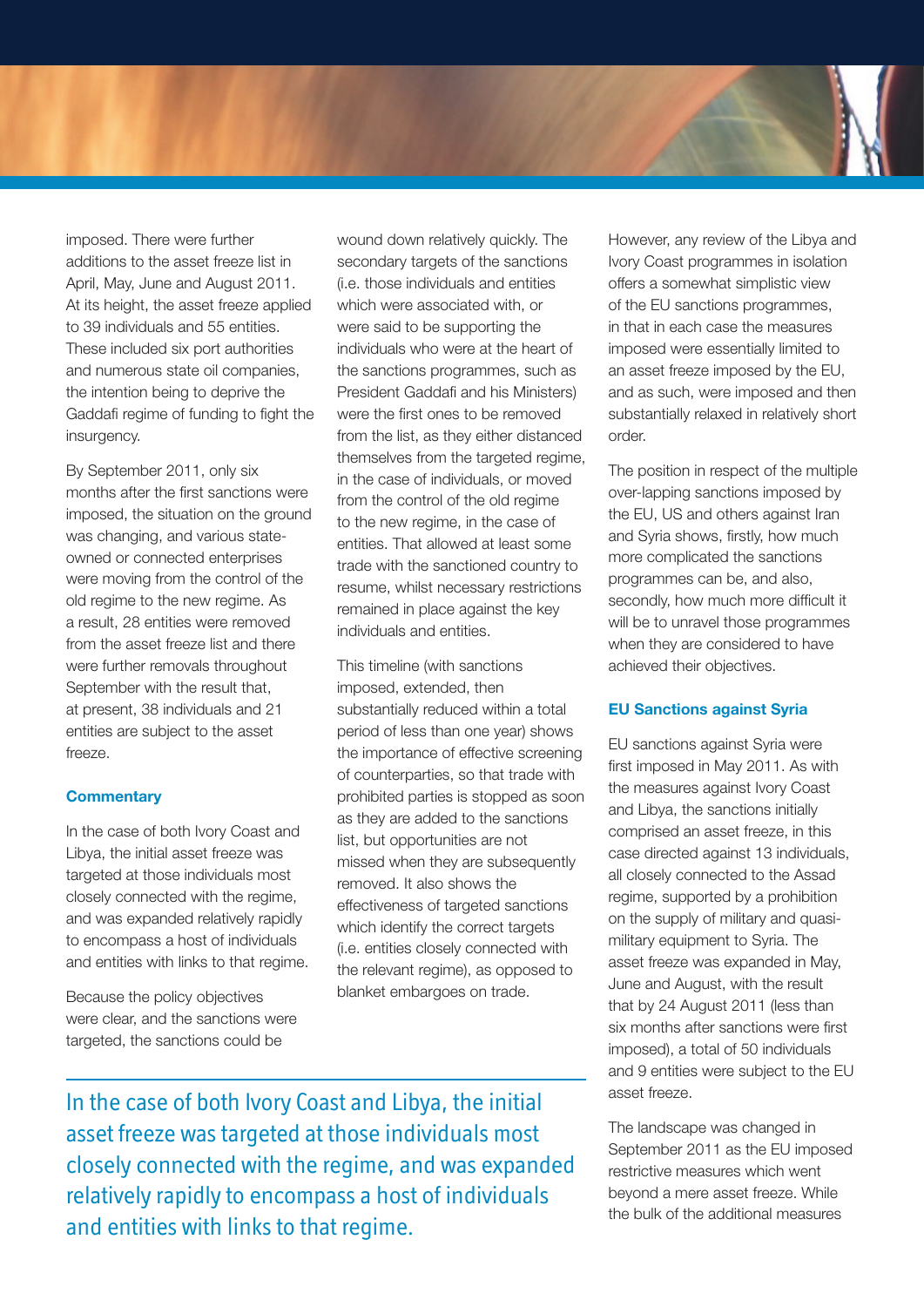

related to imports and exports of goods to and from Syria, there were also wider restrictions. In particular, as well as prohibitions relating to Syrian crude oil and petroleum products and restrictions on the supply of bank notes and coinage to Syria, finance to Syrian companies engaged in the exploration, production or refining of crude oil was blocked. Further restrictions on the European Investment Bank followed. In parallel with these wider restrictions on trade with Syria, individuals and entities continued to be added to the asset freeze, with 36 individuals, and 21 entities, including the Commercial Bank of Syria, added between September and December 2011.

By January 2012, the original EU Regulation had been amended so many times that a new regulation was required. That Regulation (36/2012) was published on 19 January 2012. As well as the asset freeze (which now extended to 86 individuals and 29 entities) the regulation was expanded, adding restrictions on a host of imports and exports to and from Syria (including technology for monitoring internet and telephone communications, key equipment and technology for Syria's oil and gas industry and equipment for Syrian power plants) as well as restrictions on banks and a ban on the provision of insurance to the State of Syria, its Government and public bodies.

Restrictions on the import and export of gold, precious metals and diamonds to and from Syria and on exports of luxury goods to Syria followed, and between January and In the case of Iran, EU sanctions imposed in 2007 were limited to an asset freeze against 10 entities and 12 individuals, plus an embargo on a limited number of items for Iran's nuclear programmes, in order to implement the measures in UN Resolution 1737(2006).

October 2012 there were seven separate regulations, adding a further 99 individuals and 24 entities to the asset freeze list, which currently includes 179 individuals and 54 entities.

#### **EU Sanctions against Iran**

Likewise in the case of Iran, EU sanctions imposed in 2007 were limited to an asset freeze against 10 entities and 12 individuals, plus an embargo on a limited number of items for Iran's nuclear programmes, in order to implement the measures in UN Resolution 1737(2006). Throughout 2007, 2008, 2009 and 2010 more individuals and entities were added to the sanctions list, with the result that by October 2010 over 70 individuals and over 120 entities were subject to the asset freeze.

In October 2010, Regulation 961/2010 implemented UN Resolution 1929 (2010) and imposed a host of additional restrictions.

The additional measures imposed in October 2010 include prohibitions on financing and investing in certain Iranian businesses, including the oil and gas sector, rules applying to all transfers of funds to and from Iranian persons, entities and bodies (even where they do not appear on the asset freeze list), restrictions on EU

banks and financial institutions and a ban on the provision of insurance to Iran, its Government, public bodies and corporations, and restrictions on transport.

Yet more restrictions were imposed in March 2012, including prohibitions relating to key equipment for Iran's oil and gas sector, Iranian crude oil, petroleum and petrochemical products, gold, precious metals and diamonds and Iranian currency, as well as a prohibition on the supply of specialised financial messaging services for clearing banking transactions.

The additional restrictions which were imposed in December 2012 went beyond these import/export bans, to include restrictions on transfers involving Iranian banks as well as prohibitions relating to key naval equipment and technology, specialist software, Iranian natural gas, graphite, raw and semi-finished metals, services to Iranian ships and the supply of oil and petrochemical tankers.

The list of asset freeze targets was expanded in parallel throughout 2011, 2012 and 2013 with the result that, at the current date, the asset freeze list includes over 100 individuals and almost 500 entities.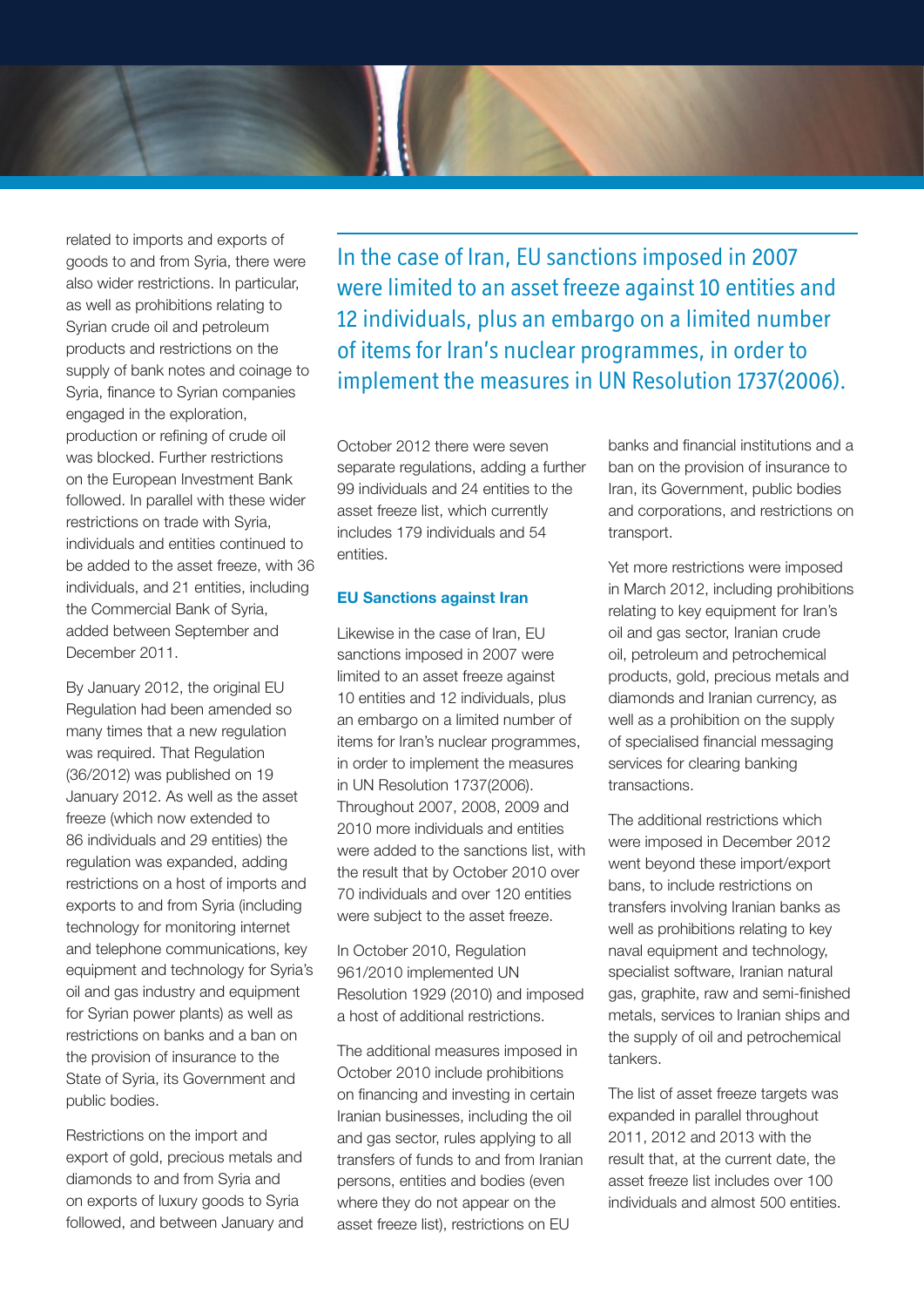#### **Commentary**

While usually described as "smart" or "targeted" sanctions, the current package of measures against Iran is so wide-ranging as to amount to a virtual embargo on trade with Iran. Recent political rhetoric in the EU and the US has tended to focus on the "toughness", "comprehensiveness" or "breadth" of the measures, rather than on their effectiveness, or the criteria to determine whether the restrictions are achieving their aims.

That makes it difficult to assess the overall effectiveness of sanctions as a tool of foreign policy. In addition, in circumstances where restrictions are not tied to particular objectives, it is difficult to see how it could be said that a particular objective has been achieved and that in turn makes it difficult to assess how and when particular restrictions will be relaxed or lifted if there is progress in persuading Iran to change its policies.

### **Conclusions**

It will have been seen from the above discussion that sanctions programmes can change very rapidly in ways which can be difficult to predict. The changes can have huge implications on commercial organisations engaged in international commerce, but they are frequently introduced with little or no advance warning and commonly do not include grandfathering or winddown provisions.

The changes can have huge implications on commercial organisations engaged in international commerce, but they are frequently introduced with little or no advance warning and commonly do not include grandfathering or wind-down provisions.

Commercial organisations such as traders, transport operators, insurers and banks find themselves at the sharp end, with a high compliance burden, and with changes to sanctions programmes presenting them with threats or opportunities as restrictions and prohibitions are introduced or withdrawn.

As a result, commercial organisations engaged in international commerce not only need to exercise vigilance and check the status of the counterparties and goods they deal with, but also need to keep themselves updated as to changes in the relevant legislation to avoid risks and seize opportunities. Having an ear to the ground for future developments can be invaluable.

For more information please contact Daniel Martin, Partner, on +44 (0)20 7264 8189, or daniel.martin@hfw.com.